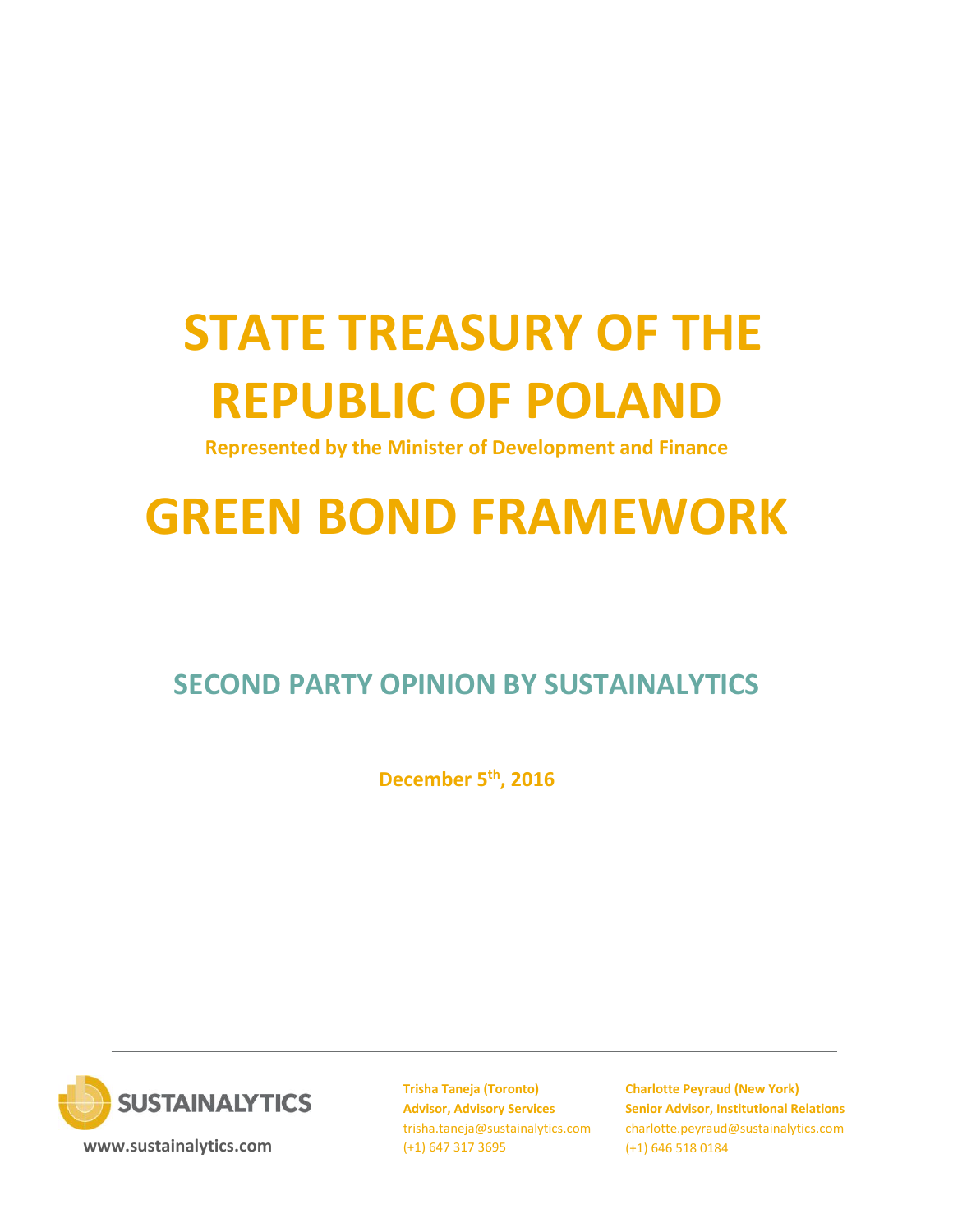## **TABLE OF CONTENTS**

|  | 1. INTRODUCTION                                                                             | 3  |
|--|---------------------------------------------------------------------------------------------|----|
|  | 2. SUSTAINALYTICS' OPINION                                                                  | 4  |
|  | Section 1: Contribution of Use of Proceeds to European Union and Polish Energy and Climate  |    |
|  | <b>Change Targets</b>                                                                       | 4  |
|  | Section 2: Impact of Use of Proceeds                                                        | 5  |
|  | Renewable Energy Eligible Sector                                                            | 6  |
|  | Afforestation Eligible Sector                                                               | 7  |
|  | <b>Clean Transportation Eligible Sector</b>                                                 |    |
|  | Sustainable Agriculture Eligible Sector                                                     | 8  |
|  | National Parks Eligible Sector                                                              | 9  |
|  | Advancing the Sustainable Development Goals (SDGs)                                          | 9  |
|  | Section 3: Alignment of the Poland Green Bond Framework with the Green Bond Principles 2016 | 10 |
|  | <b>APPENDICES</b>                                                                           |    |
|  | Appendix 1: Green Bond/Green Bond Programme External Review Form                            | 12 |
|  | <b>SUSTAINAL</b>                                                                            | 19 |

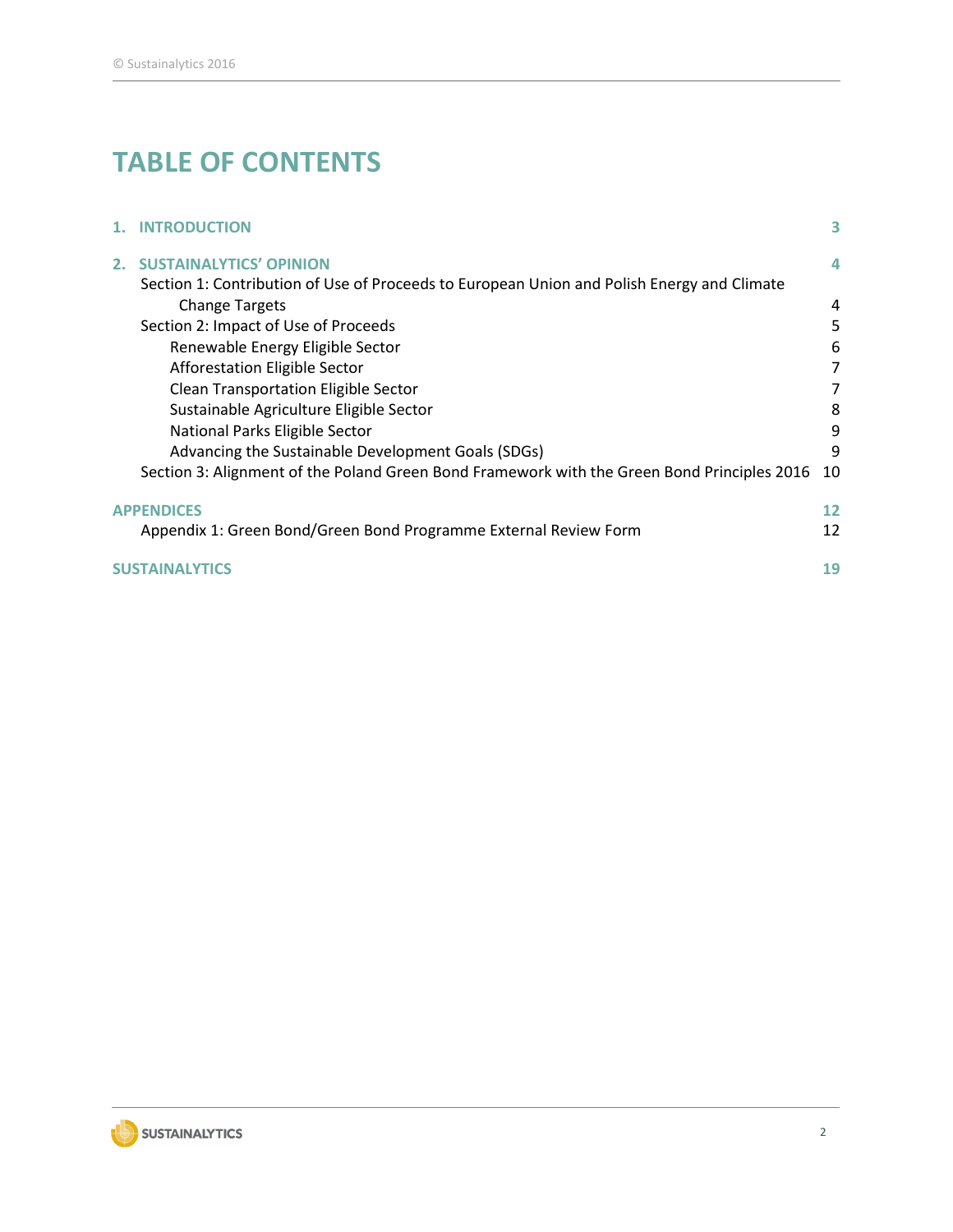## <span id="page-2-0"></span>**1.INTRODUCTION**

The State Treasury of the Republic of Poland represented by the Minister of Development and Finance (State Treasury of Poland) has developed a green bond framework in accordance with which it intends to issue green bonds that will fund environmentally beneficial projects in Poland. This Green Bond Framework has been published in a separate document.<sup>1</sup> The net proceeds of each green bond will be used to refinance or finance, in whole or in part, existing (re-financing) and future projects that have environmental benefits, that promote Poland's progress in meeting its greenhouse gas (GHG) emission reduction commitments, and that promote the country's transition to a low-emissions economy. The green bonds will fund projects in six eligible sectors, as defined in the Green Bond Framework. These eligible sectors are-

- 1. Renewable Energy
- 2. Clean Transportation
- 3. Sustainable Agricultural Operations
- 4. Afforestation
- 5. National Parks
- 6. Reclamation of Heaps

The State Treasury of Poland has engaged Sustainalytics to provide a second-party opinion on The State Treasury of the Republic of Poland represented by the Minister of Development and Finance Green Bond Framework (Poland Green Bond Framework). As part of this engagement process, Sustainalytics held conversations with the Ministry of Finance of Poland<sup>2</sup>. These conversations clarified the use of proceeds, management of proceeds and reporting aspects of the Poland Green Bond Framework as well as the environmental and climate change targets of Poland. Sustainalytics also reviewed relevant public documents and non-public documents relating to the eligible projects under the Poland Green Bond Framework to provide its opinion on the Poland Green Bond Framework. This document contains Sustainalytics' opinion on the Poland Green Bond Framework and should be read in conjunction with that Framework.

 $1$  The State Treasury of the Republic of Poland represented by the Minister of Development and Finance Green Bond Framework is publically available on website: **<http://www.finanse.mf.gov.pl/en/web/wp/public-debt/international-bonds/issuance-procedures>**.

<sup>2</sup> Sustainalytics held conversations with the Ministry of Finance as a representative of the State Treasury of the Republic of Poland.

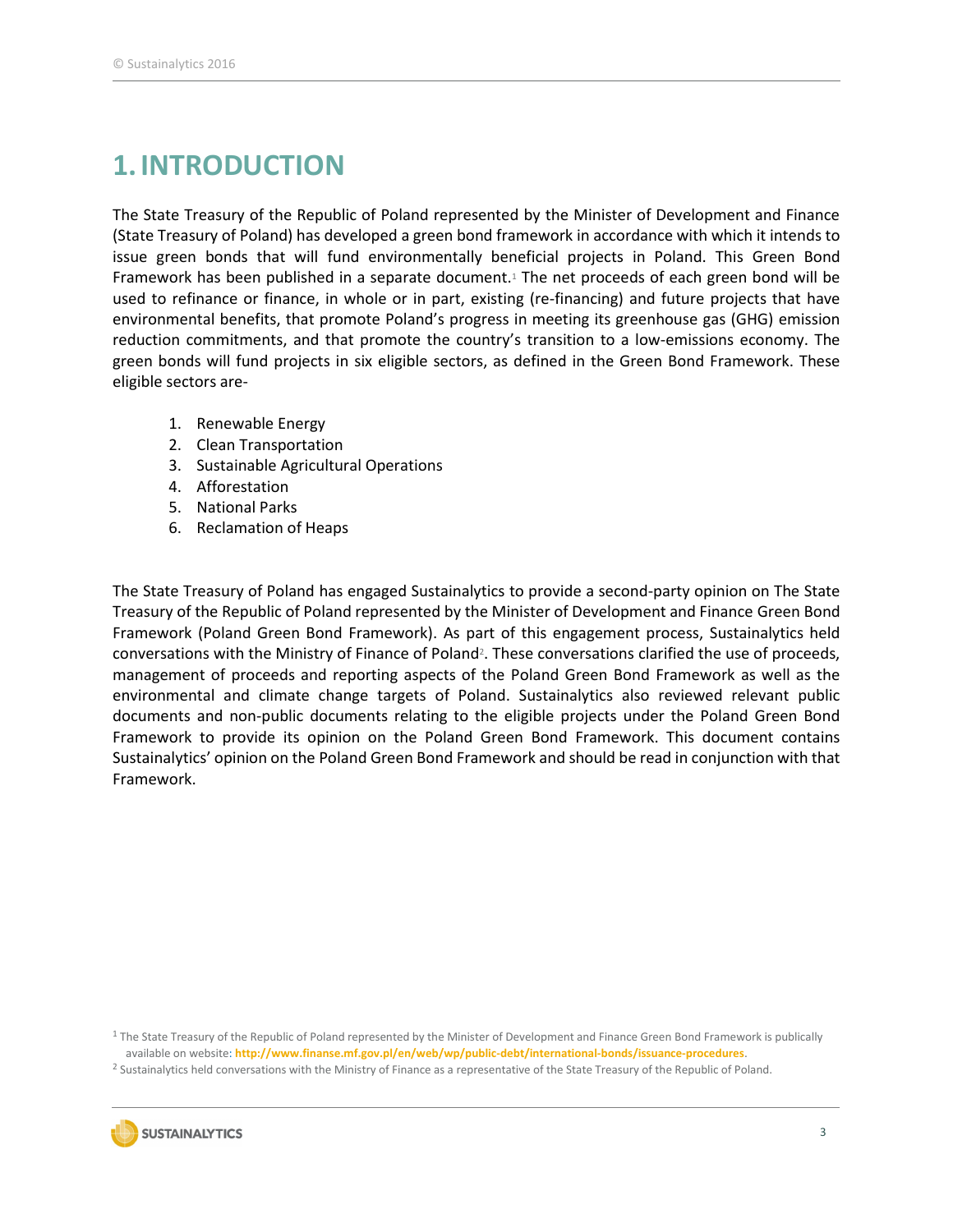## <span id="page-3-0"></span>**2. SUSTAINALYTICS' OPINION**

The following section details Sustainalytics' opinion on the Poland Green Bond Framework, and discusses contribution of the use of proceeds to Polish and European climate change targets, environmental impact of the eligible sectors, and alignment of the Poland Green Bond Framework with the Green Bond Principles 2016.

### <span id="page-3-1"></span>**Section 1: Contribution of Use of Proceeds to European Union and Polish Energy and Climate Change Targets**

Sustainalytics has reviewed Poland's climate change strategy and is of the opinion that, as a member of the European Union (EU), Poland is committed to reducing its GHG emissions in line with the below 2°C objective outlined in the Paris Agreement in December 2015. As a member state of the EU, Poland is committed to the Intended Nationally Determined Contribution (INDC) of the EU. The EU INDC commits all member states of the EU to a collective binding target of 40% reduction in GHG emissions by 2030, as compared to 1990.<sup>3</sup>

To achieve the binding emission reduction commitments, the European Parliament and the Council have set in place a directive for all member states (Directive 2009/28/EC) on the promotion of the use of energy from renewable sources. To fulfill its obligations under this directive, Poland established its National Renewable Energy Action Plan (NREAP) in 2010.<sup>4</sup> The NREAP sets a national binding target for Poland to increase the share of renewable energy sources in final energy consumption to at least 15% by 2020. The NREAP outlines specific measures that the country is implementing to achieve this target. As of 2011, Poland had established the percent of renewable energy sources in its final energy consumption at roughly 10%<sup>5</sup> , demonstrating progress towards its target of 15% by 2020.

Poland's NREAP also includes a target to build a 10% share of biofuels in the market for transport fuels by 2020. The NREAP specifies maximizing its use of waste biomass to achieve this target in a sustainable manner. In the context of this target, the NREAP also includes an explicit objective to sustainably manage forests and agricultural areas in order to obtain waste biomass for renewable energy use.

In addition to increasing its share of energy from renewable sources to meet its obligation to the collective European GHG emissions reduction target, Poland is also well positioned to reduce GHG emissions through the creation of carbon sinks. Poland's National Programme for the Augmentation of Forest Cover<sup>6</sup> , aims to increase forest cover to 30% by 2020 and to 33% by 2050.<sup>7</sup> Given that the amount of carbon dioxide  $(CO_2)$  absorbed every year by forests (including soil and taking into account utilisation) is

- <sup>3</sup> **<http://www4.unfccc.int/Submissions/INDC/Published%20Documents/Latvia/1/LV-03-06-EU%20INDC.pdf>**.
- <sup>4</sup> **<http://www.iea.org/policiesandmeasures/pams/poland/name-25100-en.php>**.
- <sup>5</sup> **<http://www.lse.ac.uk/GranthamInstitute/legislation/countries/poland/>**.

<sup>7</sup> **<http://www.lasy.gov.pl/informacje/publikacje/in-english/forests-in-poland/forests-in-poland-2015>**.



<sup>6</sup> The National Programme for the Augmentation of Forest Cover was prepared by the Forest Research Institute and recommended for implementation by the Council of Ministers in 1995. This programme was also modified in 2002.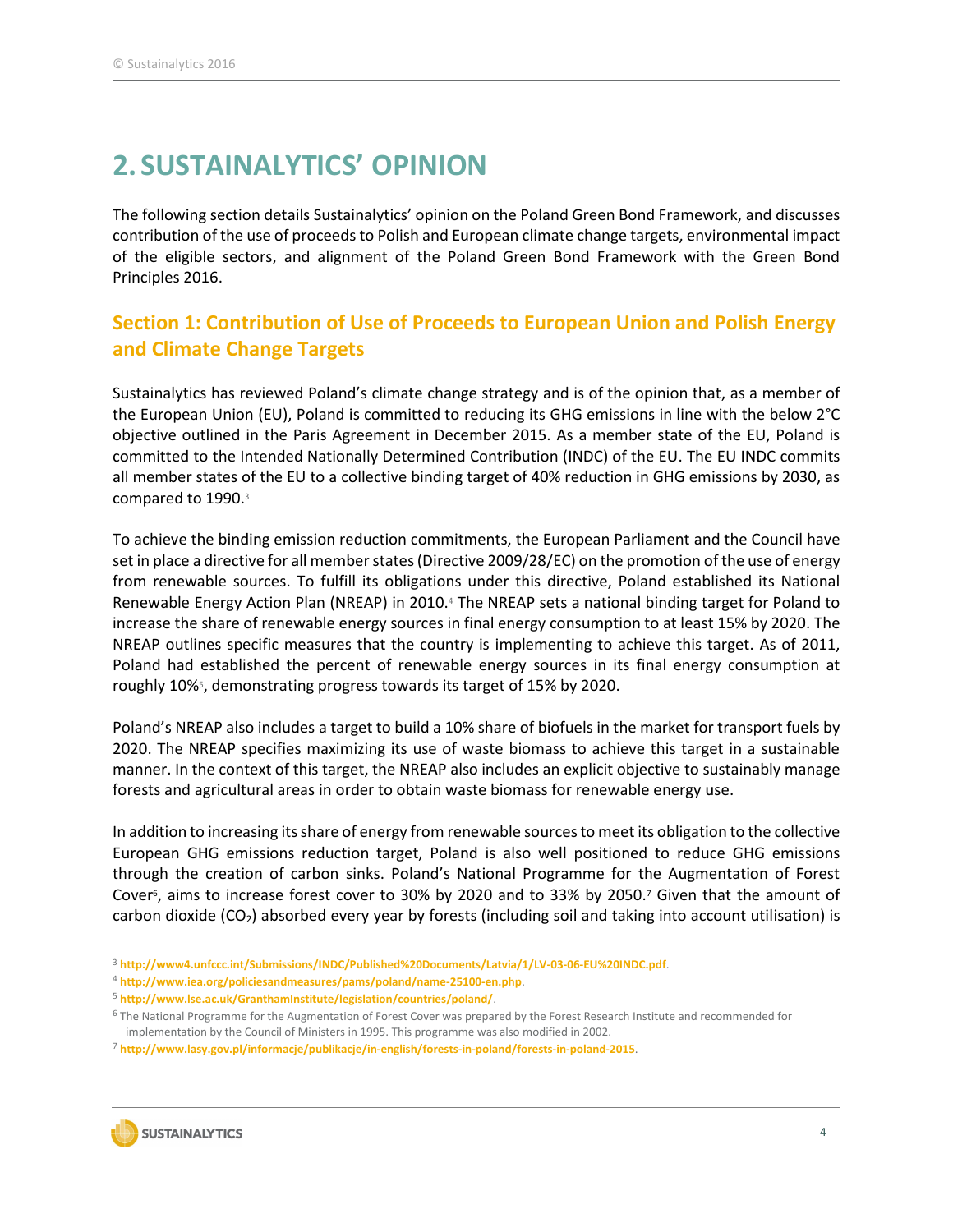estimated at 39.5 million tonnes (roughly equivalent to 10.8 million tonnes of carbon)<sup>8</sup>, Poland's afforestation targets can play a significant role in meeting its GHG emissions reduction target.

Sustainalytics is of the opinion that being subject to a concrete, time bound, and binding European target for reduction of GHG emissions, and formalizing that target through a national policy and corresponding national targets, is indicative of the priority Poland assigns to achieving its climate change mitigation goals. The Poland Green Bond Framework (particularly the sectors of Renewable Energy, Afforestation, and Clean Transportation) clearly contributes to achieving Poland's national and European targets.

Given Poland's national and European targets, the country's demonstrated progress towards the target established by its NREAP, and alignment of the Poland Green Bond Framework to support future progress towards these targets, Sustainalytics is of the opinion that the issuance of green bonds under the Poland Green Bond Framework is a step that will help Poland achieve its objective of transitioning to a lowemissions economy.

#### <span id="page-4-0"></span>**Section 2: Impact of Use of Proceeds**

The Poland Green Bond Framework defines eligible projects in the following Eligible Sectors:

- 1. Renewable Energy
- 2. Clean Transportation
- 3. Sustainable Agricultural Operations
- 4. Afforestation
- 5. National Parks
- 6. Reclamation of Heaps

Overall, Sustainalytics is of the opinion that the proceeds from the bond will have clear positive environmental impacts and contribute to achieving Poland's environmental targets to (i) reduce GHG emissions as a member country of the EU, and (ii) increase its share of energy derived from renewable sources.

Below, Sustainalytics has provided an opinion on the Framework criteria in the following Eligible Sectors: Renewable Energy, Clean Transportation, Sustainable Agricultural Operations, Afforestation, and National Parks.

<sup>8</sup> **<http://www.lasy.gov.pl/informacje/publikacje/in-english/forests-in-poland/forests-in-poland-2015> .**

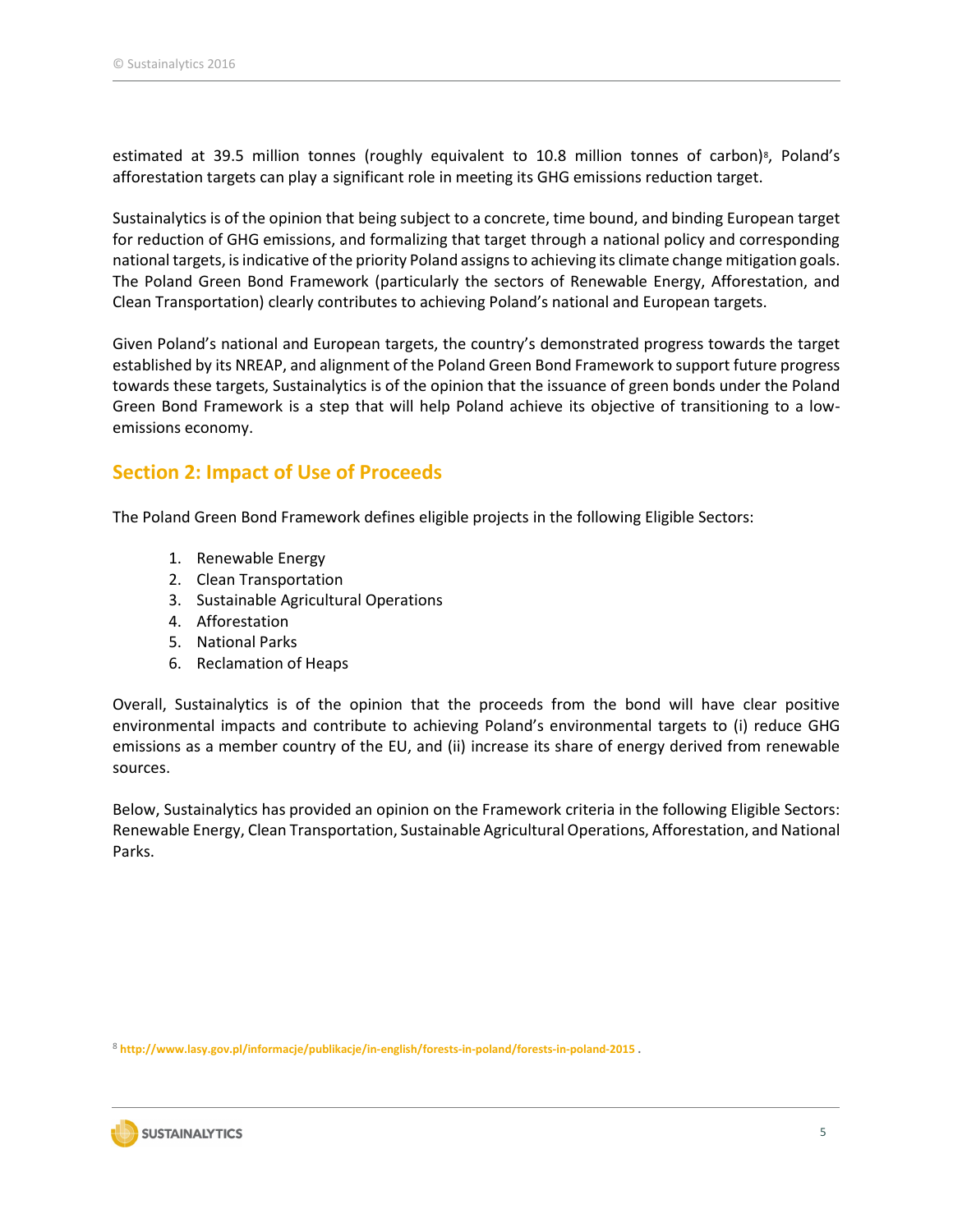#### <span id="page-5-0"></span>*Renewable Energy Eligible Sector*

#### *The importance of promoting renewable energy use in Poland*

The energy sector (including both supply and demand of energy) is the largest source of GHG emissions in Poland, accounting for 80.6% of the country's GHG emissions in 2012. <sup>9</sup> A key reason for this is the carbon intensity of Poland's energy mix; in 2011, coal accounted for 55% of Polish primary energy supply and 92% of electricity generation.<sup>10</sup> In the context of this high usage of coal and obligations to meet the European GHG emissions reduction target, efforts to diversify Poland's energy mix and promote the sustained use of renewable sources through the NREAP are particularly important.

In addition, Poland also has tremendous potential to increase its percent of renewable energy sources in final energy consumption beyond the established target. For example, Poland's technical potential for installed renewable energy capacity (including from biomass, solar, wind, and small hydro) is estimated at 940,100 MW<sup>11</sup>. Of this, Poland has achieved 8,241 MW (as of June 2016),<sup>12</sup> leaving significant untapped potential with respect to the use of energy from renewable sources.

Given the need to sustainably diversify Poland's energy mix while contributing to European and national GHG emissions reduction targets, and Poland's significant untapped potential for installed renewable energy capacity, Sustainalytics is of the opinion that the adoption of renewable energy is a highly important issue for Poland. The State Treasury of Poland's effort to promote the use of renewable energy through its Green Bond Framework is a clear step in the right direction.

#### *The use of biomass as a renewable energy source in Poland*

Given the context of Poland's target to build a 10% share of biofuels in the market by 2020, Sustainalytics is of the opinion that generating energy from biomass is an important objective for the country to meet its renewable energy targets.

Sustainalytics recognizes that the burning of viable biological material poses an environmental risk in the use of biomass as a renewable energy source, as it may have greater negative than positive environmental impact. However, Sustainalytics is of the opinion that Poland is well positioned to mitigate this risk, as its NREAP specifies a reference to maximizing the use of waste biomass. Additionally, the State Treasury of Poland has assured Sustainalytics that proceeds from all green bonds issued under this framework will only be directed towards projects that use waste biomass for energy generation.

Sustainalytics also recognizes that biomass in Poland has been used extensively as a co-generator in coal power plants. The use of biomass as a co-generator of energy in coal power plants has been criticized as prolonging the country's reliance on coal, and contributing to GHG emissions from coal power plants. The State Treasury of Poland has assured Sustainalytics that no proceeds from any green bonds issued under this framework will be directed towards using biomass for cogeneration in coal power plants.

<sup>12</sup> **<https://www.ure.gov.pl/download/1/7982/daneOZEmocwww.pdf>**.



<sup>9</sup> **[https://unfccc.int/files/ghg\\_emissions\\_data/application/pdf/pol\\_ghg\\_profile.pdf](https://unfccc.int/files/ghg_emissions_data/application/pdf/pol_ghg_profile.pdf)**

<sup>10</sup> **<https://www.iea.org/countries/membercountries/poland/>** ;

**[http://www.iea.org/publications/freepublications/publication/Poland2011\\_web.pdf](http://www.iea.org/publications/freepublications/publication/Poland2011_web.pdf)**

<sup>11</sup> **<http://www.eurasia.undp.org/content/dam/rbec/docs/Poland.pdf>**.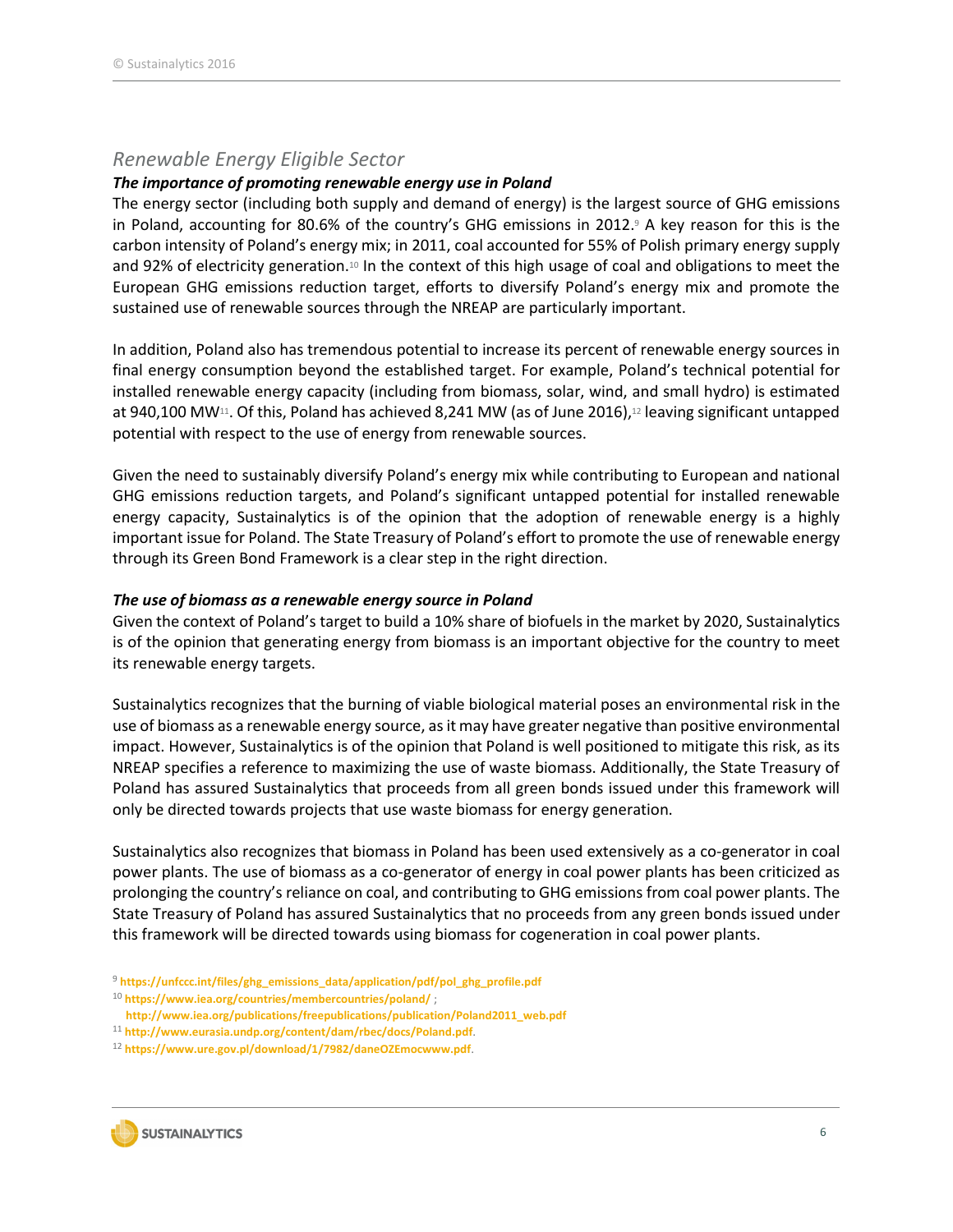#### <span id="page-6-0"></span>*Afforestation Eligible Sector*

#### *The importance of afforestation in achieving European GHG emission reduction targets*

The INDC submitted by the EU specifies that the one of the ways the collective emissions reduction target will be reached is by reducing emissions from the Land Use, Land Use Change and Forestry (LULUCF) sectors.<sup>13</sup> Afforestation and maintaining forests can play a significant role in reducing GHG emissions as forests can act as carbon sinks to absorb carbon dioxide  $(CO<sub>2</sub>)$  from the atmosphere. In general, the amount of  $CO<sub>2</sub>$  absorbed every year by forests (including soil and taking into account utilisation) is estimated at 39.5 million tonnes (roughly equivalent to 10.8 million tonnes of carbon).<sup>14</sup>

Specifically, in Poland, the LULUCF sector plays an important role in reducing  $CO<sub>2</sub>$  emissions. For example, in 2012, the LULUCF sector was responsible for decreasing Poland's  $CO<sub>2</sub>$  emissions by roughly 10%, removing 34, 672 Gg of  $CO<sub>2</sub>$  equivalent from the atmosphere through absorption.<sup>15</sup>

Poland's National Programme for the Augmentation of Forest Cover<sup>16</sup> aims to increase forest cover to 30% by 2020 and to 33% by 2050.<sup>17</sup> Given the role of forests in removing  $CO<sub>2</sub>$  from the atmosphere through absorption, Poland's afforestation targets will play a significant role in meeting its GHG emissions reduction target. In this context, Sustainalytics is of the opinion that afforestation clearly has an important role in reducing GHG emissions in Poland, and projects under this eligibility criterion will help to achieve Poland's afforestation and Poland (and European) emission reduction targets.

#### <span id="page-6-1"></span>*Clean Transportation Eligible Sector*

Financing passenger and/or mass transit rail projects has the clear environmental impact of reducing GHG emissions by reducing the number of cars in use. Using bond proceeds to finance rail infrastructure that will be used for passenger and/or mass transit will encourage the reduction in use of cars. Sustainalytics recognizes that some rail infrastructure funded through bond proceeds may also be used for freight transportation, as The State Treasury of Poland is unable to specify whether only passenger or freight trains (or both) will operate on funded rail infrastructure.

However, The State Treasury of Poland has confirmed to Sustainalytics that all rail lines and associated rail infrastructure exclusively for use by freight transport trains will not be funded through any green bonds issued under this framework. Additionally, The State Treasury of Poland has also confirmed that no rail lines or rail infrastructure funded under this eligible sector will be dedicated for the exclusive transportation of fossil fuels. While the exact contents of freight transportation on the rail networks will not always be known to the State Treasury of Poland, the use of railway lines for passenger transport ensures that the positive impact of reduction in GHG emissions through a reduction in cars in use is captured by funding eligible projects under this sector, and that the environmental risk associated with the exclusive transportation of fossil fuels is mitigated.

<sup>13</sup> **<http://www4.unfccc.int/Submissions/INDC/Published%20Documents/Latvia/1/LV-03-06-EU%20INDC.pdf>**.

<sup>17</sup> **<http://www.lasy.gov.pl/informacje/publikacje/in-english/forests-in-poland/forests-in-poland-2015>**.



<sup>14</sup> **<http://www.lasy.gov.pl/informacje/publikacje/in-english/forests-in-poland/forests-in-poland-2015>**.

<sup>15</sup> **[https://unfccc.int/files/ghg\\_emissions\\_data/application/pdf/pol\\_ghg\\_profile.pdf](https://unfccc.int/files/ghg_emissions_data/application/pdf/pol_ghg_profile.pdf)**.

<sup>&</sup>lt;sup>16</sup> The National Programme for the Augmentation of Forest Cover was prepared by the Forest Research Institute and recommended for implementation by the Council of Ministers in 1995. This programme was also modified in 2002.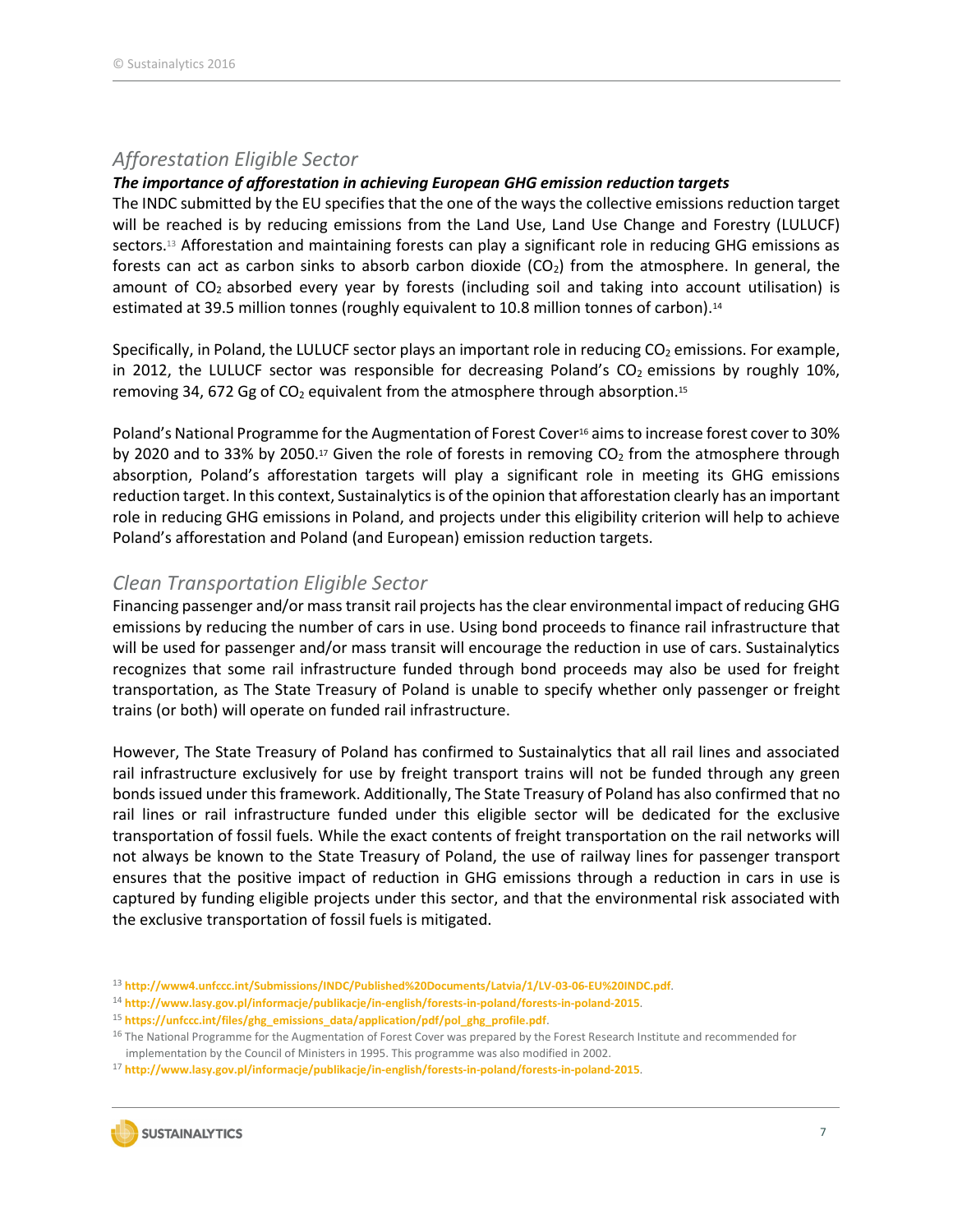Additionally, The State Treasury of Poland has also confirmed that all rail lines funded under this eligibility sector will be existing rather than new build projects, eliminating the environmental and social risks associated with construction of new infrastructure.

The State Treasury of Poland has also confirmed that their existing rail transportation system includes approximately 60% electrified railway lines and 40% diesel train based railway lines. For the first green bond issued under this framework, proceeds will be used for electrification of diesel train based railway lines, and modernization of railway lines to increase access to roads and capacity of lines. Proceeds from green bonds issued under this framework will also be used to finance electric rolling stock. This electrification of rail infrastructure and financing of electric rolling stock will have the clear environmental impact of reducing GHG emissions through reducing use of fossil fuels. The State Treasury of Poland has assured Sustainalytics that no proceeds from any green bonds issued under this framework will be directed towards transportation activities that consume fossil fuels.

Overall, Sustainalytics is of the opinion that proceeds under this eligibility criterion will have clear environmental impact by increasing the use of passenger/mass transit and thereby reducing GHG emissions from cars, and by reducing GHG emissions through reducing the use of fossil fuels.

#### <span id="page-7-0"></span>*Sustainable Agriculture Eligible Sector*

#### *The need for government funding for organic farming in Poland*

As per the United Nations Food and Agriculture Organisation (FAO), organic farming has the environmental impacts of improving soil quality and improving the quality of ground water.<sup>18</sup> Using synthetic pesticides and fertilizers, as is common in agriculture, often results in the run off of these chemicals into ground water, and consequently the pollution of groundwater. In organic farming, chemical-based fertilizers and pesticides are replaced with biological fertilizers such as compost and animal manure. This significantly reduces the risk of ground water pollution; in fact, organic farming can be prescribed as restorative measure to reduce groundwater pollution.<sup>19</sup> Additionally, sustainable agricultural and soil building practices such as minimum tillage, inter-cropping, and crop rotations are commonly used in organic farming. Such practices improve the build-up of soil flora and fauna, and soil structure. Overall, the use of such practices creates more stable biological systems in soil and improves soil quality.<sup>20</sup>

The State Treasury of Poland has confirmed that there are 26,000 organic farms in Poland. The State Treasury has also confirmed that 90% of these farms receive government subsidies. Given the environmental impact of organic farming as outlined by the UN FAO, and the context of organic farms being heavily dependent on government funding, Sustainalytics is of the opinion that proceeds allocated to this eligibility criterion will create environmental impact where there is absence of alternative funding.

<sup>20</sup> **<http://www.fao.org/organicag/oa-faq/oa-faq6/en/>**.



<sup>18</sup> **<http://www.fao.org/organicag/oa-faq/oa-faq6/en/>**.

<sup>19</sup> **<http://www.fao.org/organicag/oa-faq/oa-faq6/en/>**.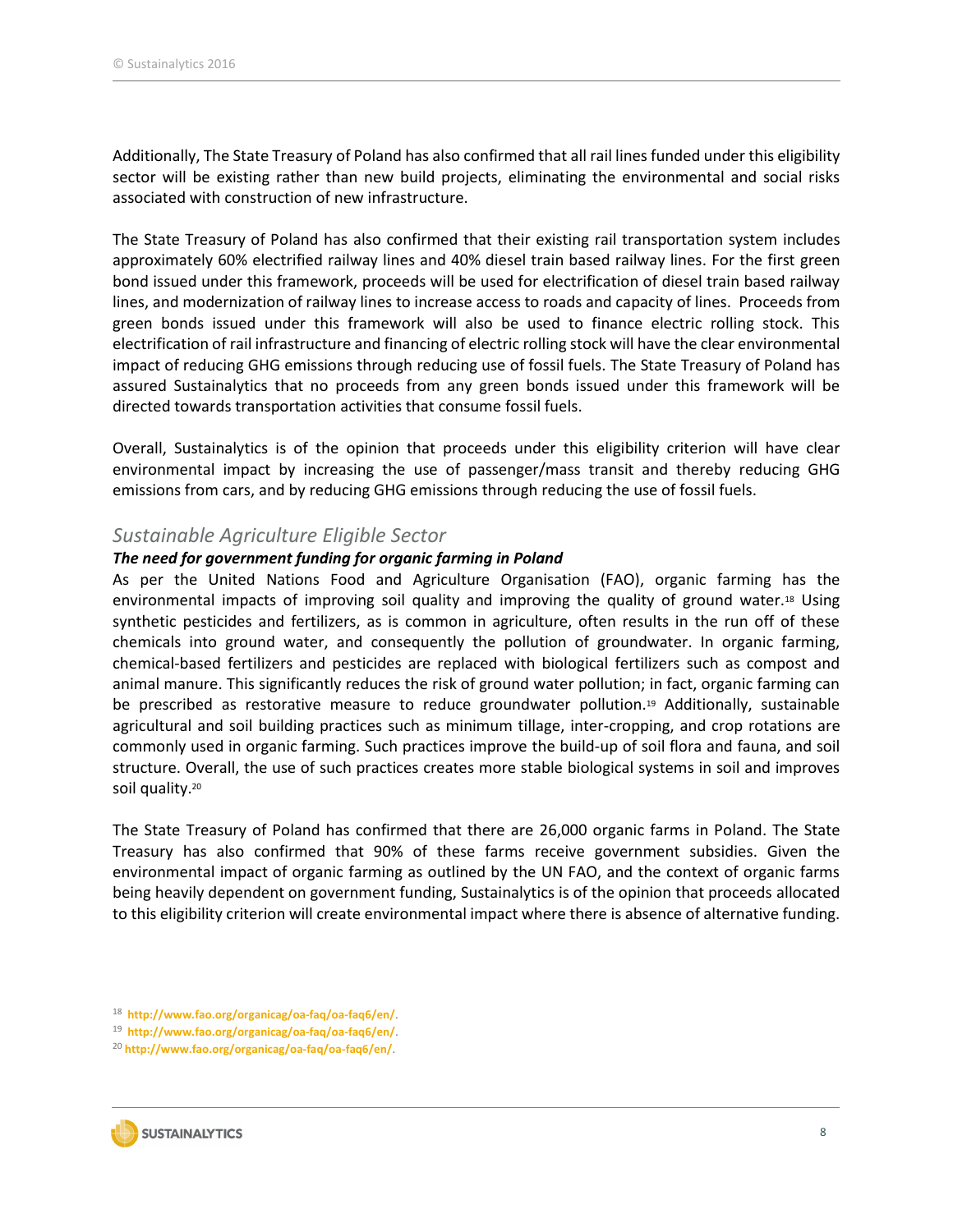#### <span id="page-8-0"></span>*National Parks Eligible Sector*

#### *The importance of National Parks for Poland's international/national obligations on biodiversity*

Poland is a signatory to the Convention on Biological Diversity (CBD)<sup>21</sup>, and as a member state of the EU is also obligated to meet EU targets on biodiversity set in the EU biodiversity plan.<sup>22</sup> In line with these commitments, Poland maintains a national biodiversity strategy and action plan, and regularly discloses progress reports on meeting its CBD and EU biodiversity protection targets.<sup>23</sup>

In the Polish Act of Nature Conservation, National Parks are defined as "covering an area of outstanding value for the environmental, scientific, social, cultural and educational [benefit], with an area of not less than 1000 hectares, which is subject to the protection of all nature and landscape values." In its progress report on the implementation of the CBD, National Parks in Poland are confirmed as being protected areas. <sup>24</sup> Using green bond proceeds to manage National Parks has a clear environmental impact of protecting biodiversity, and also contributes to meeting Poland's national and international commitments in this area.

Additionally, Sustainalytics recognizes that education and environmental awareness activities are specifically mandated by Poland's Environmental Protection Act (EPA). The State Treasury of Poland has assured Sustainalytics that green bond proceeds allocated to this eligibility criterion will be directed towards including topics of environmental awareness and protection in school curriculums. In this context, Sustainalytics is of the opinion that such educational activities will have an impact on protecting biodiversity through creating increased awareness.

Overall, Sustainalytics is of the opinion funding the management of national parks through bond proceeds will result in the protection of biodiversity, and contribute to Poland meeting its national and international obligations in this area.

#### <span id="page-8-1"></span>*Advancing the Sustainable Development Goals (SDGs)*

The Sustainable Development Goals (SDGs) were set in September 2015 through a multi-stakeholder partnership, and form an agenda for achieving sustainable development by the year 2030. These goals are widely considered to be the next step to the Millennium Development Goals (MDG), which were timebound to 2015. Unlike the MDG's, the SDGs emphasize the elimination of inequality and disparity in opportunity globally, in both developed and developing countries. Poland's Green Bond Framework aligns with SDGs 7, 13, and 15, as described below.

#### *Alignment with SDG 7: Affordable and Clean Energy*

In particular, SDG 7 'Affordable and Clean Energy' has targets associated with increasing substantially the share of renewable energy in the global energy mix, and ensuring universal access to affordable, reliable, and modern energy services. By using green bond proceeds to finance projects under the Renewable

<sup>24</sup> **<https://www.cbd.int/doc/world/pl/pl-nr-05-en.pdf>**.



<sup>21</sup> **<https://www.cbd.int/countries/?country=pl>**.

<sup>22</sup> **<http://ec.europa.eu/environment/nature/biodiversity/comm2006/pdf/profiles/pl.pdf>**.

<sup>23</sup> **<https://www.cbd.int/doc/world/pl/pl-nr-05-en.pdf>** ;

**<http://ec.europa.eu/environment/nature/biodiversity/comm2006/pdf/profiles/pl.pdf>**.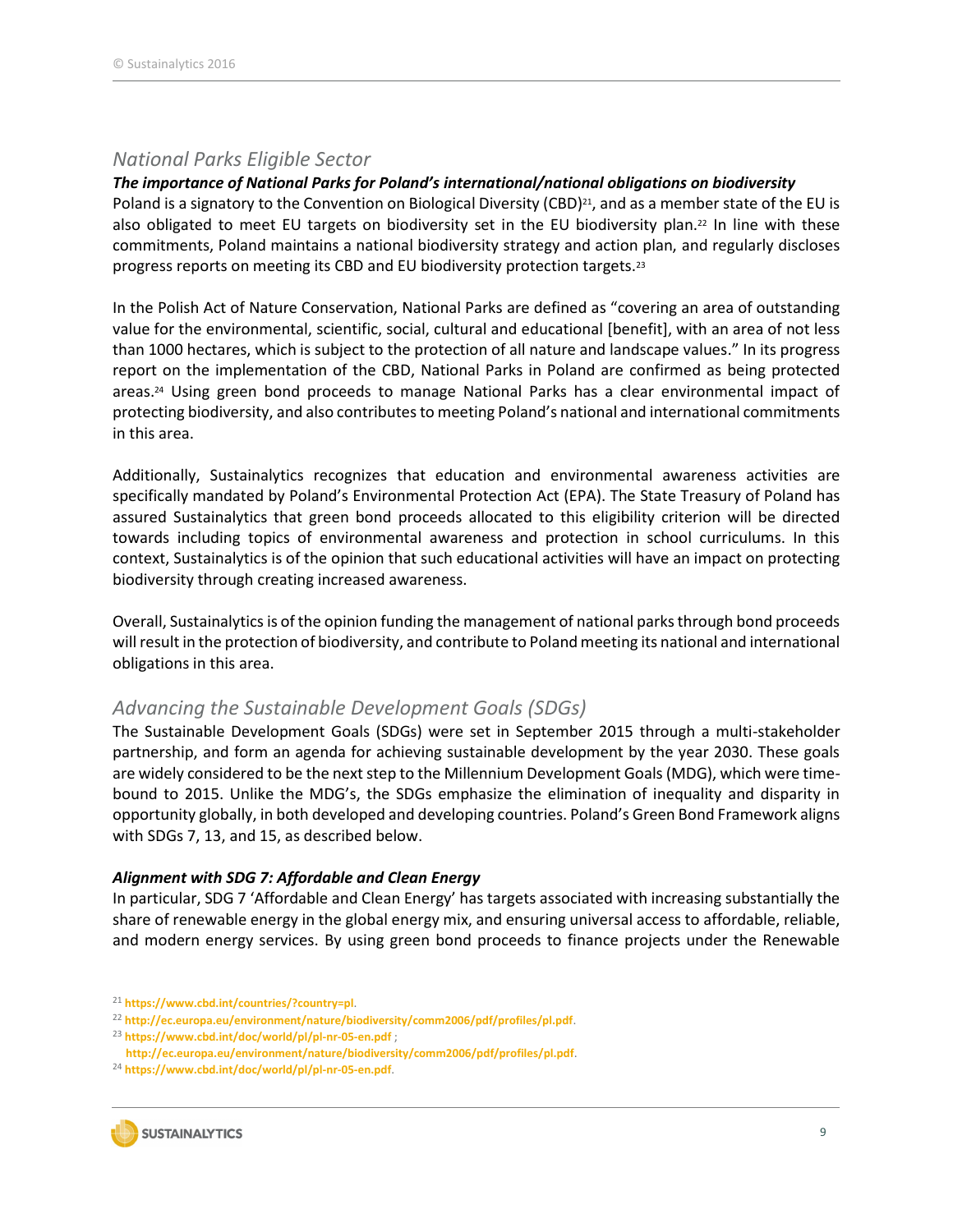Energy eligibility criterion, The State Treasury of the Republic of Poland is advancing the abovementioned targets of SDG 7.

#### *Alignment with SDG 13: Climate Action*

SDG 13 includes a target that specifies integrating climate change measures into national policies, strategies, and planning. By using green bond proceeds to fund renewable energy and afforestation projects that contribute to Poland's NREAP and EU emission reduction targets, The State Treasury of the Republic of Poland is advancing the abovementioned target of SDG 13.

#### *Alignment with SDG 15: Life on Land*

SDG 15 has targets that specify substantially increasing afforestation and reforestation, and that specify the reduction in degradation of natural habitats and halt in loss of biodiversity. By using green bond proceeds to fund projects under the Afforestation and National Parks eligibility criteria, The State Treasury of Poland is advancing the abovementioned targets of SDG 15.

### <span id="page-9-0"></span>**Section 3: Alignment of the Poland Green Bond Framework with the Green Bond Principles 2016**

Sustainalytics is of the opinion that the Poland Green Bond Framework is robust, credible, and transparent. The commitment of The State Treasury of Poland to disclose the relevant eligible sector (and specific projects if possible) for each green bond issued at the time of (or prior to) issuance, <sup>25</sup> in addition to its annual reporting commitment, will allow for transparent disclosure of intended impact of each green bond issued under the Poland Green Bond Framework.

Additionally, the crediting of proceeds to a separate account allows for clear segregation and tracking of green bond proceeds. The State Treasury of Poland has also explicitly addressed the risk of double counting by committing to reconcile allocation to eligible sectors with its annual budget review. The State Treasury of Republic of Poland has assured Sustainalytics that the budget will not allow for listing of the same project twice, so reconciliation to budget will prevent double counting and funding of same project twice. This approach ensures the creation of additionality with each green bond issued under this framework.

The State Treasury of Poland's commitment to reporting annually (or until full allocation of proceeds) on allocation of proceeds, examples of eligible Green Projects, and balance of unallocated proceeds is in line with industry norms. The State Treasury of Poland has also committed to disclosing environmental and social impact of funded projects, when feasible, and to issue an attestation that confirms that proceeds of all green bonds issued under this framework are used in conformance with the framework. Given the public nature of the issuer, Sustainalytics is of the opinion that reporting for this framework is transparent.

<sup>&</sup>lt;sup>25</sup> Such disclosure will be made only if project review and evaluation has been completed and the allocation of proceeds has been determined in advance of issuance (refer to Poland Green Bond Framework document).

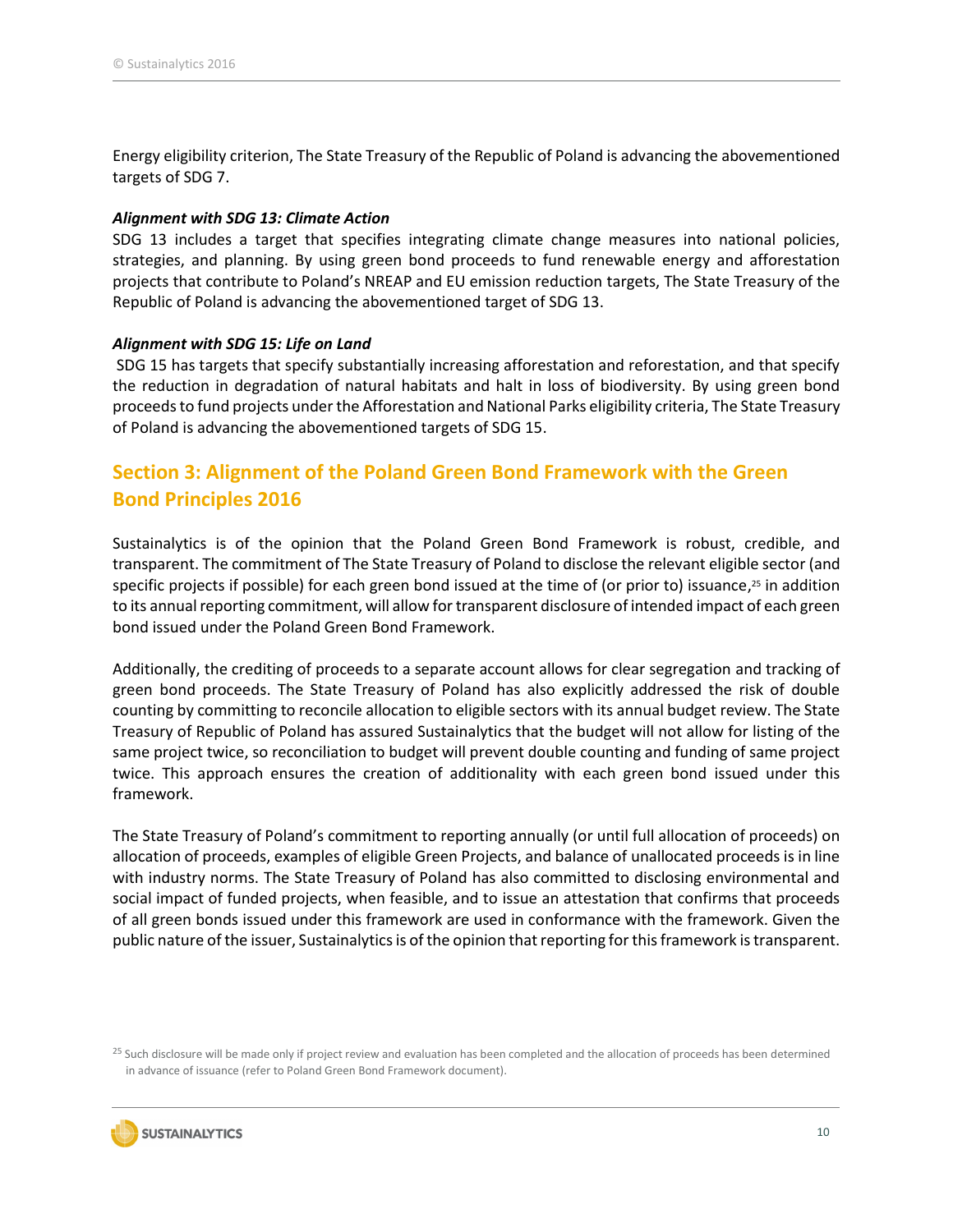Sustainalytics has determined that the Poland Green Bond Framework aligns to the four pillars of the Green Bond Principles 2016. For detailed information please refer to Appendix 1: Green Bond/Green Bond Programme External Review Form.

#### **Conclusion**

Sustainalytics is of the opinion that The State Treasury of the Republic of Poland represented by the Minister of Development and Finance Green Bond Framework (Poland Green Bond Framework) will contribute to achieving Polish and European GHG emission reduction targets, and will also contribute to advancing the UN Sustainable Development Goals. Sustainalytics has determined that the Poland Green Bond Framework is aligned with the four pillars of the Green Bond Principles 2016, and is transparent, robust, and credible.

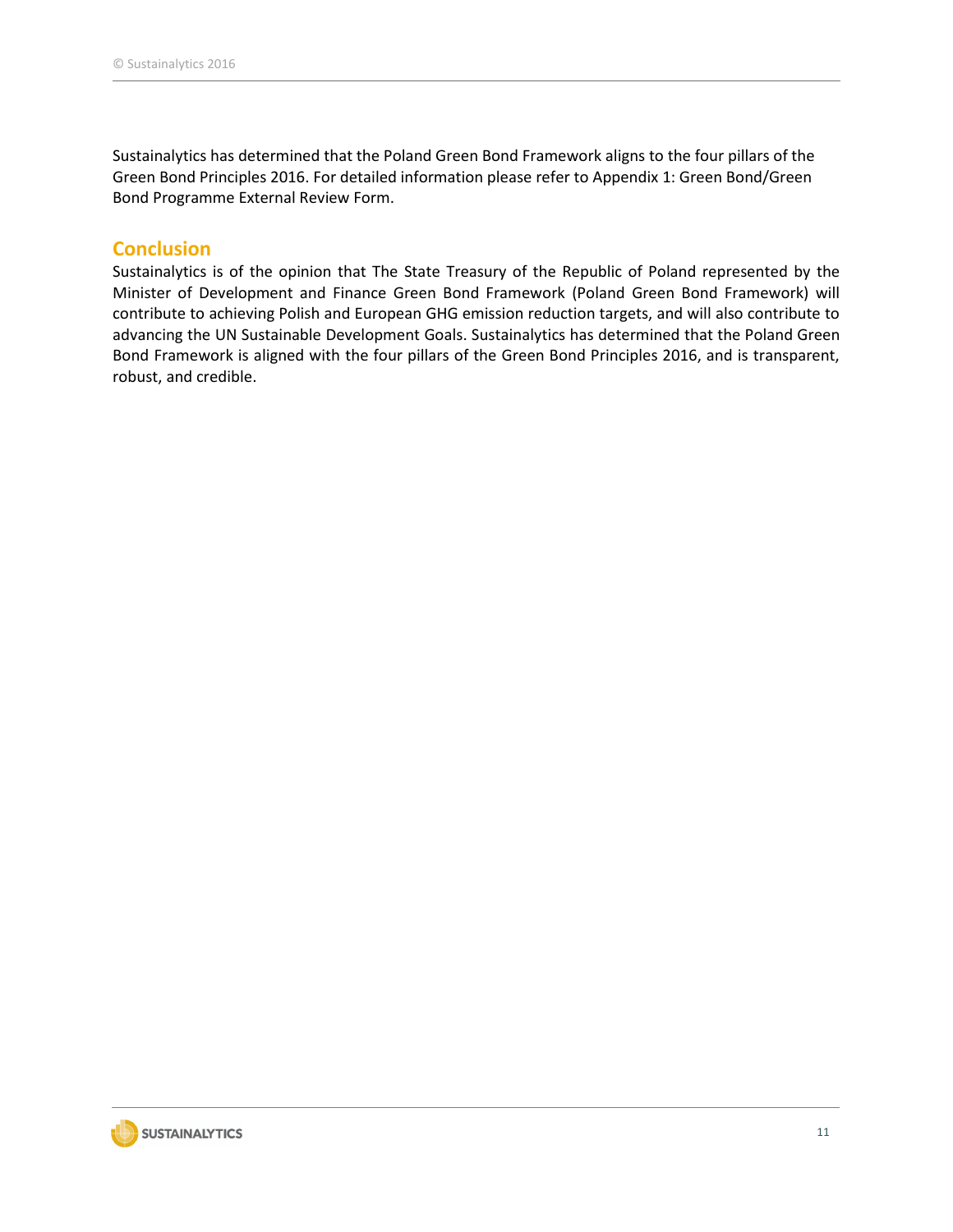## <span id="page-11-0"></span>**APPENDICES**

#### <span id="page-11-1"></span>**Appendix 1: Green Bond/Green Bond Programme External Review Form**

## **Green Bond / Green Bond Programme External Review Form**

#### **Section 1. Basic Information**

**Issuer name:** State Treasury of the Republic of Poland **Green Bond ISIN or Issuer Green Bond Framework Name, if applicable***: [specify as appropriate]* **Review provider's name:** Sustainalytics Completion date of this form: December 5<sup>th</sup>, 2016 **Publication date of review publication:** 

#### **Section 2. Review overview**

#### **SCOPE OF REVIEW**

The review assessed the following elements and confirmed their alignment with the GBPs:

- 
- **⊠** Management of Proceeds <br> **I I** Reporting
- $\boxtimes$  Use of Proceeds  $\boxtimes$  Process for Project Evaluation and Selection
	-

#### **ROLE(S) OF REVIEW PROVIDER**

- ☒ Consultancy (incl. 2nd opinion) ☐ Certification
- ☐ Verification ☐ Rating
- ☐ Other *(please specify)*:
- 
- 

*Note: In case of multiple reviews / different providers, please provide separate forms for each review.* 

#### **EXECUTIVE SUMMARY OF REVIEW and/or LINK TO FULL REVIEW** *(if applicable)*

Please refer to Green Bond Framework, provided in a separate document, and Second Opinion section above.

**SUSTAINALYTICS**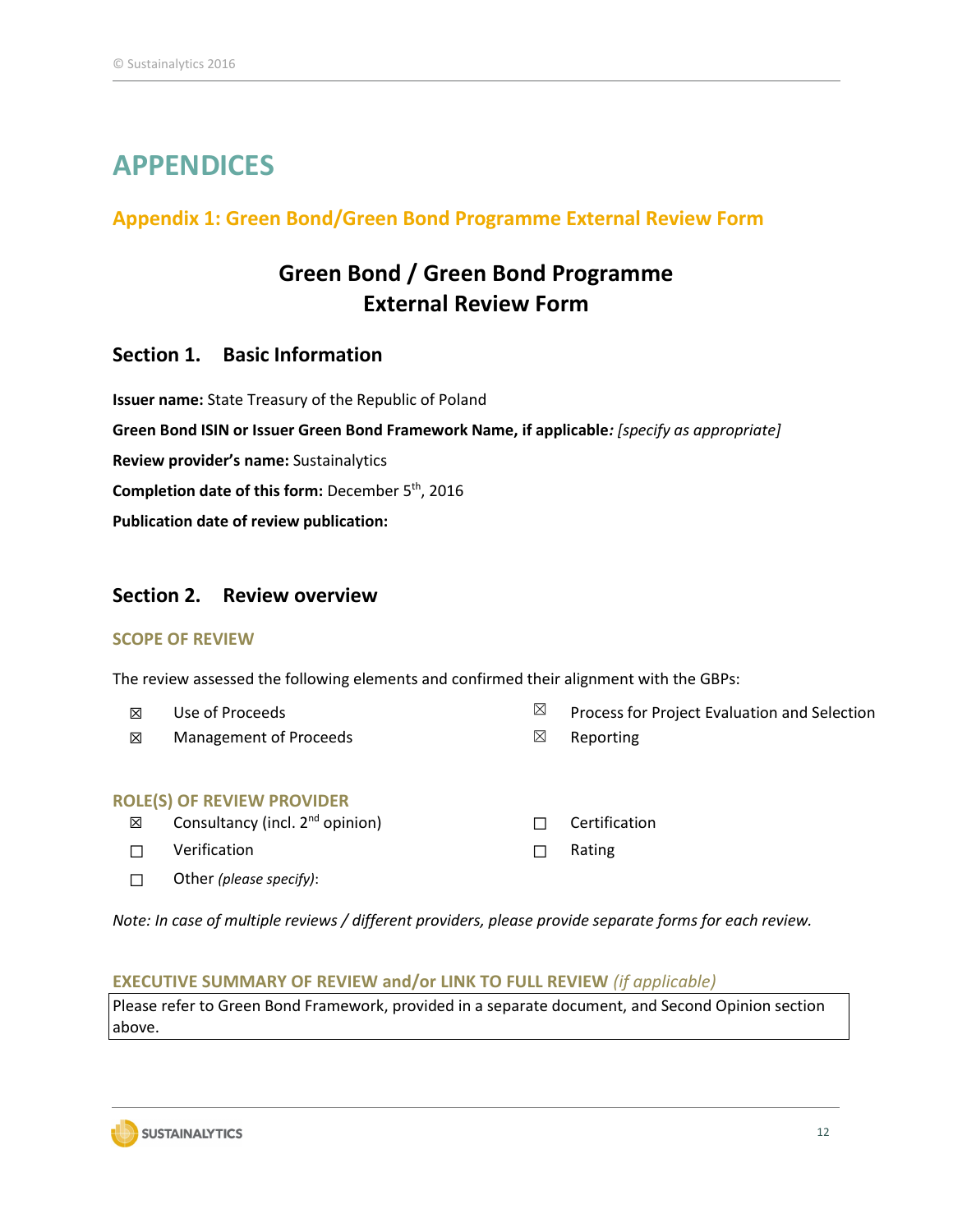### **Section 3. Detailed review**

#### **1. USE OF PROCEEDS**

#### **Overall comment on section** *(if applicable)***:**

Overall, Sustainalytics is of the opinion that the proceeds from the bond will have clear positive environmental impacts and contribute to achieving Poland's environmental targets to (i) reduce GHG emissions as a member country of the EU, and (ii) increase its share of energy derived from renewable sources. Additionally, proceeds will also contribute to conservation of biodiversity, and meeting Poland's national and international obligations in this area. Sustainalytics is also of the opinion that funding projects in the Renewable Energy, Clean Transportation, Afforestation, and National Parks sectors in Poland advances the Sustainable Development Goals (SDGs).

#### **Use of proceeds categories as per GBP:**

| ⊠ | Renewable energy                                                                                                                |             | Energy efficiency                                     |
|---|---------------------------------------------------------------------------------------------------------------------------------|-------------|-------------------------------------------------------|
|   | Pollution prevention and control                                                                                                | $\boxtimes$ | Sustainable management of living<br>natural resources |
| ⊠ | Terrestrial and aquatic biodiversity<br>conservation                                                                            | $\boxtimes$ | Clean transportation                                  |
|   | Sustainable water management                                                                                                    |             | Climate change adaptation                             |
|   | Eco-efficient products, production<br>technologies and processes                                                                |             | Other (please specify):                               |
|   | Unknown at issuance but currently expected<br>to conform with GBP categories, or other<br>eligible areas not yet stated in GBPs |             |                                                       |

If applicable please specify the environmental taxonomy, if other than GBPs: *Not applicable*

#### **2. PROCESS FOR PROJECT EVALUATION AND SELECTION**

#### **Overall comment on section** *(if applicable)***:**

The Ministry of Finance, Public Debt Department will review and approve budget allocation or subsidies to projects eligible for funding through proceeds of each green bond issued. The Ministry of Finance, Public Debt Department will select projects for funding through use of proceeds based on alignment with the eligibility criteria/eligible sectors, as defined in the framework. The Ministry of Finance, Public Debt Department will also evaluate projects on the following additional considerations: investment horizon, availability of information to facilitate reporting, other Environmental, Social, or Governance (ESG) factors related to the agencies/organisations involved.

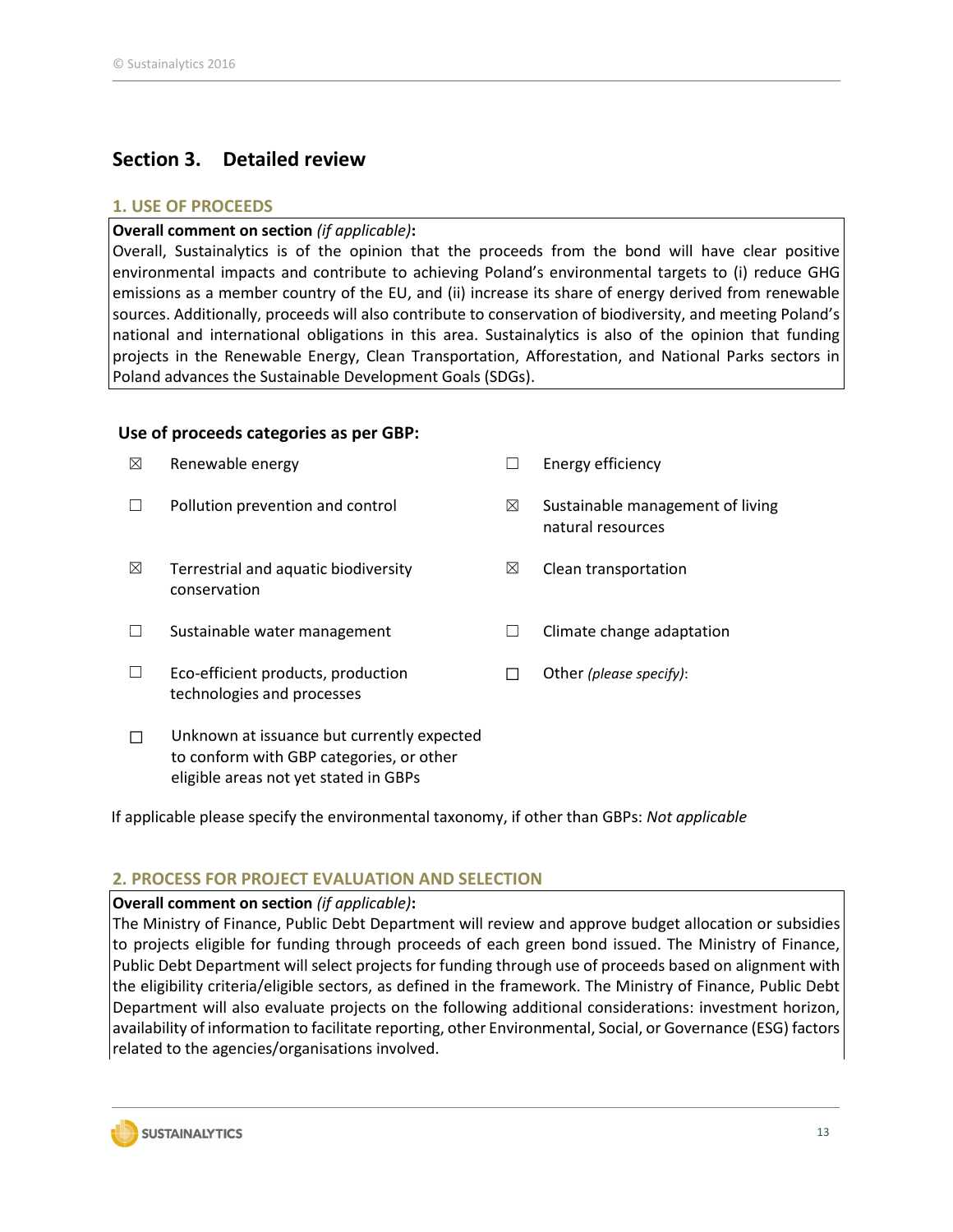The State Treasury of the Republic of Poland has also explicitly addressed the risk of double counting by committing to reconcile allocation to eligible sectors with its annual budget review. The State Treasury of Republic of Poland has assured Sustainalytics that budget will not allow for listing of same project twice, so reconciliation to budget will prevent double counting and funding of same project twice.

Sustainalytics is of the opinion that the process to select projects for funding through bond proceeds is robust.

#### **Evaluation and selection**

- $\boxtimes$  Defined and transparent criteria for projects eligible for Green Bond proceeds
- $\boxtimes$  Summary criteria for project evaluation and selection publicly available

#### **Information on Responsibilities and Accountability**

- $\boxtimes$  Evaluation / Selection criteria subject to external advice or verification  $\boxtimes$  In-house assessment
- ☐ Other *(please specify)*:

#### **3. MANAGEMENT OF PROCEEDS**

#### **Overall comment on section** *(if applicable)***:**

Proceeds from all green bonds issued under this framework are deposited in a separate Green Cash Account. Disbursements will be made over a period of time, depending on a project's amortization schedule. As Green Bond proceeds are disbursed, corresponding amounts are adjusted from the Green Cash Account accordingly on a regular basis. Unallocated proceeds will be temporarily held as investments in cash, short term deposits, and other short term liquidity instruments. This is in accordance with The State Treasury of the Republic of Poland, represented by the Minister of Development and Finance's normal liquidity management policy. Sustainalytics is of the opinion that management of proceeds is in line with industry norms.

#### **Tracking of proceeds:**

- $\boxtimes$  Green Bond proceeds segregated or tracked by the issuer in a systematic manner
- $\boxtimes$  Disclosure of intended types of temporary investment instruments for unallocated proceeds
- ☐ Other *(please specify)*:

#### **Additional disclosure:**



- $\boxtimes$  Documented process to determine that projects fit within defined categories
- ☐ Other *(please specify):*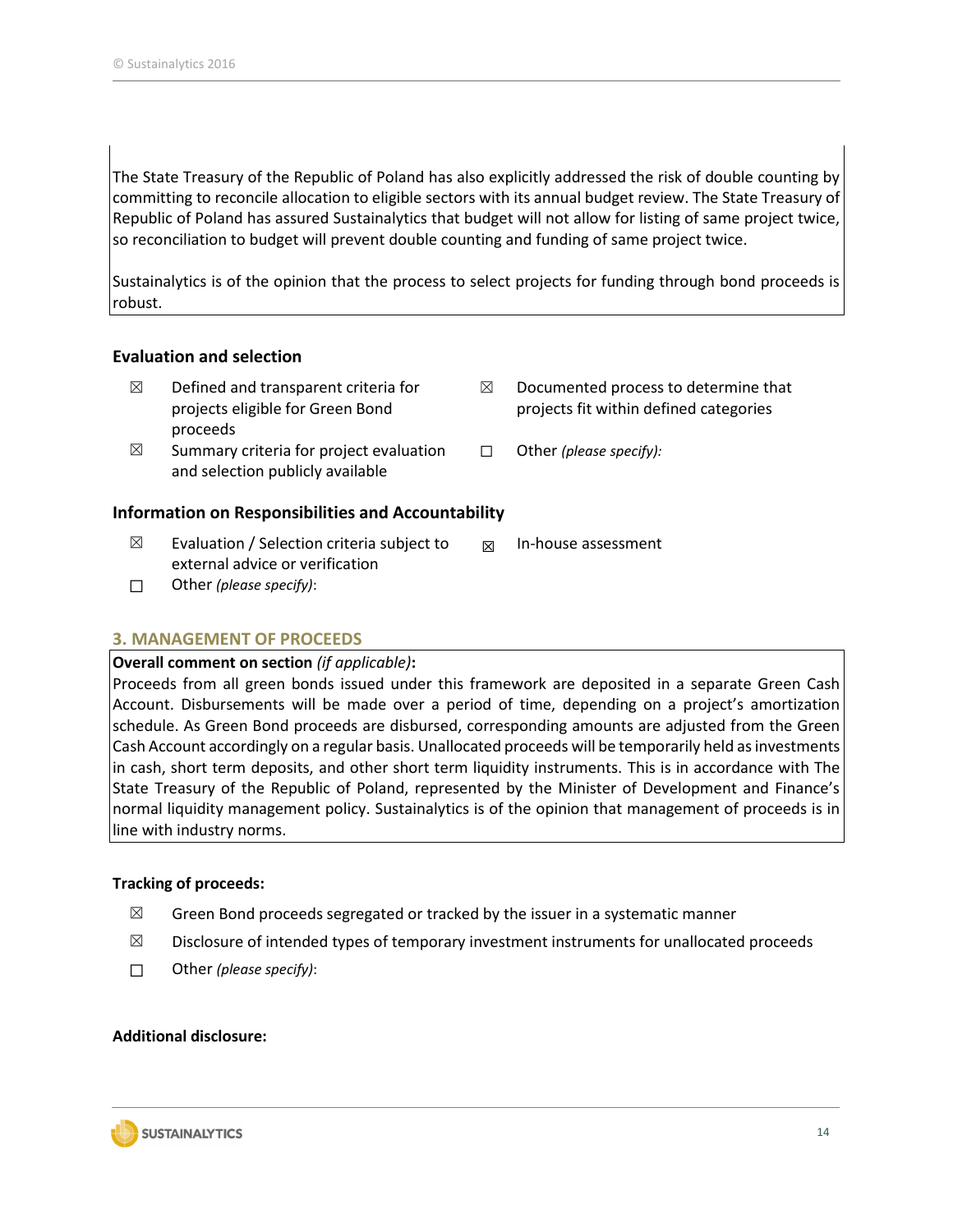- $\Box$  Allocations to future investments only  $\boxtimes$  Allocations to both existing and future
- 
- $\boxtimes$  Disclosure of portfolio balance of unallocated proceeds

#### **4. REPORTING**

#### **Overall comment on section** *(if applicable)***:**

For each green bond issued under this framework, The Ministry of Finance, Public Debt Department will report annually, or until proceeds are fully allocated, on:

(i) aggregate amount allocated to the various Eligible Sectors

(ii) remaining balance of funds which have not yet been utilized

(iii) examples of Green Projects from each Eligible Sector(s) (subject to confidentiality disclosures)

When feasible, the Ministry of Finance, Public Debt Department will also report on environmental and social impacts resulting from funded projects. The Ministry of Finance, Public Debt Department will also issue an attestation that confirms that proceeds of all green bonds issued under this framework are used in conformance with the framework.

Given the public nature of the issuer, verification of allocation of proceeds is unfeasible. Sustainalytics of the opinion that the budget reconciliation approach described under "Process Evaluation and Selection, "and the disclosure of attestations that confirm allocation of proceeds to eligible projects is sufficient, and that overall reporting for this framework is transparent.

#### **Use of proceeds reporting:**

| <b>Talent</b>         | Project-by-project             | ⊠      | On a project portfolio basis          |
|-----------------------|--------------------------------|--------|---------------------------------------|
| П                     | Linkage to individual bond(s)  | $\Box$ | Other (please specify):               |
| Information reported: |                                |        |                                       |
|                       | $\boxtimes$ Allocated amounts  | П      | GB financed share of total investment |
|                       | $\Box$ Other (please specify): |        |                                       |
| <b>Frequency:</b>     |                                |        |                                       |
|                       | $\boxtimes$ Annual             | П      | Semi-annual                           |
|                       | $\Box$ Other (please specify): |        |                                       |
| Impact reporting:     |                                |        |                                       |
| Π                     | Project-by-project             | ⊠      | On a project portfolio basis          |
|                       |                                |        |                                       |



- investments
- $\Box$  Allocation to individual disbursements  $\boxtimes$  Allocation to a portfolio of disbursements
	- ☐ Other *(please specify)*: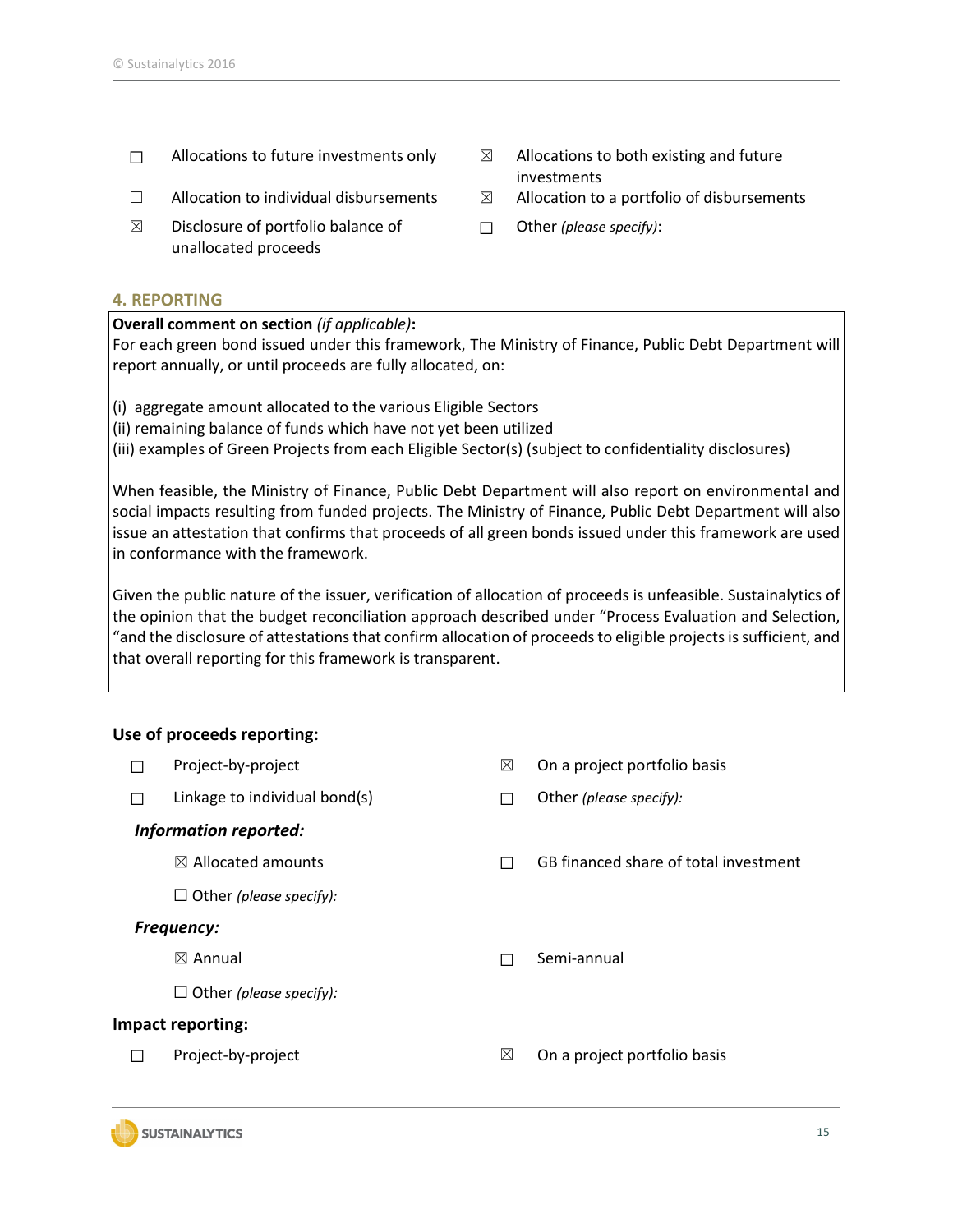|                                             | Linkage to individual bond(s)                                                                                                                                                                                                 |   | Other (please specify):                        |  |  |  |
|---------------------------------------------|-------------------------------------------------------------------------------------------------------------------------------------------------------------------------------------------------------------------------------|---|------------------------------------------------|--|--|--|
|                                             | <b>Frequency:</b>                                                                                                                                                                                                             |   |                                                |  |  |  |
|                                             | $\Box$ Annual                                                                                                                                                                                                                 | П | Semi-annual                                    |  |  |  |
|                                             | $\boxtimes$ Other <i>(please specify):</i> When feasible,<br>impact reporting will be made available in<br>annual reporting on website                                                                                        |   |                                                |  |  |  |
| Information reported (expected or ex-post): |                                                                                                                                                                                                                               |   |                                                |  |  |  |
|                                             | $\boxtimes$ GHG Emissions / Savings                                                                                                                                                                                           | П | <b>Energy Savings</b>                          |  |  |  |
|                                             | $\boxtimes$ Other ESG indicators (please specify):<br>Total amount (MW/GW) of renewable energy<br>produced, area of forest land<br>planted/preserved. See framework for full list<br>of impact indicators by eligible sector. |   |                                                |  |  |  |
|                                             | <b>Means of Disclosure</b>                                                                                                                                                                                                    |   |                                                |  |  |  |
| П                                           | Information published in financial report                                                                                                                                                                                     | П | Information published in sustainability report |  |  |  |
|                                             | Information published in ad hoc<br>documents                                                                                                                                                                                  | ⊠ | Other (please specify): Website                |  |  |  |
| $\mathsf{L}$                                | Reporting reviewed (if yes, please specify which parts of the reporting are subject to external review):                                                                                                                      |   |                                                |  |  |  |

Where appropriate, please specify name and date of publication in the useful links section. **USEFUL LINKS** *(e.g. to review provider methodology or credentials, to issuer's documentation, etc.)*

#### **SPECIFY OTHER EXTERNAL REVIEWS AVAILABLE, IF APPROPRIATE Type(s) of Review provided: N/A**

| Review provider(s):                         |         | Date of publication: |  |
|---------------------------------------------|---------|----------------------|--|
| Other (please specify):                     |         |                      |  |
| Verification / Audit                        | $\perp$ | Rating               |  |
| Consultancy (incl. 2 <sup>nd</sup> opinion) |         | Certification        |  |

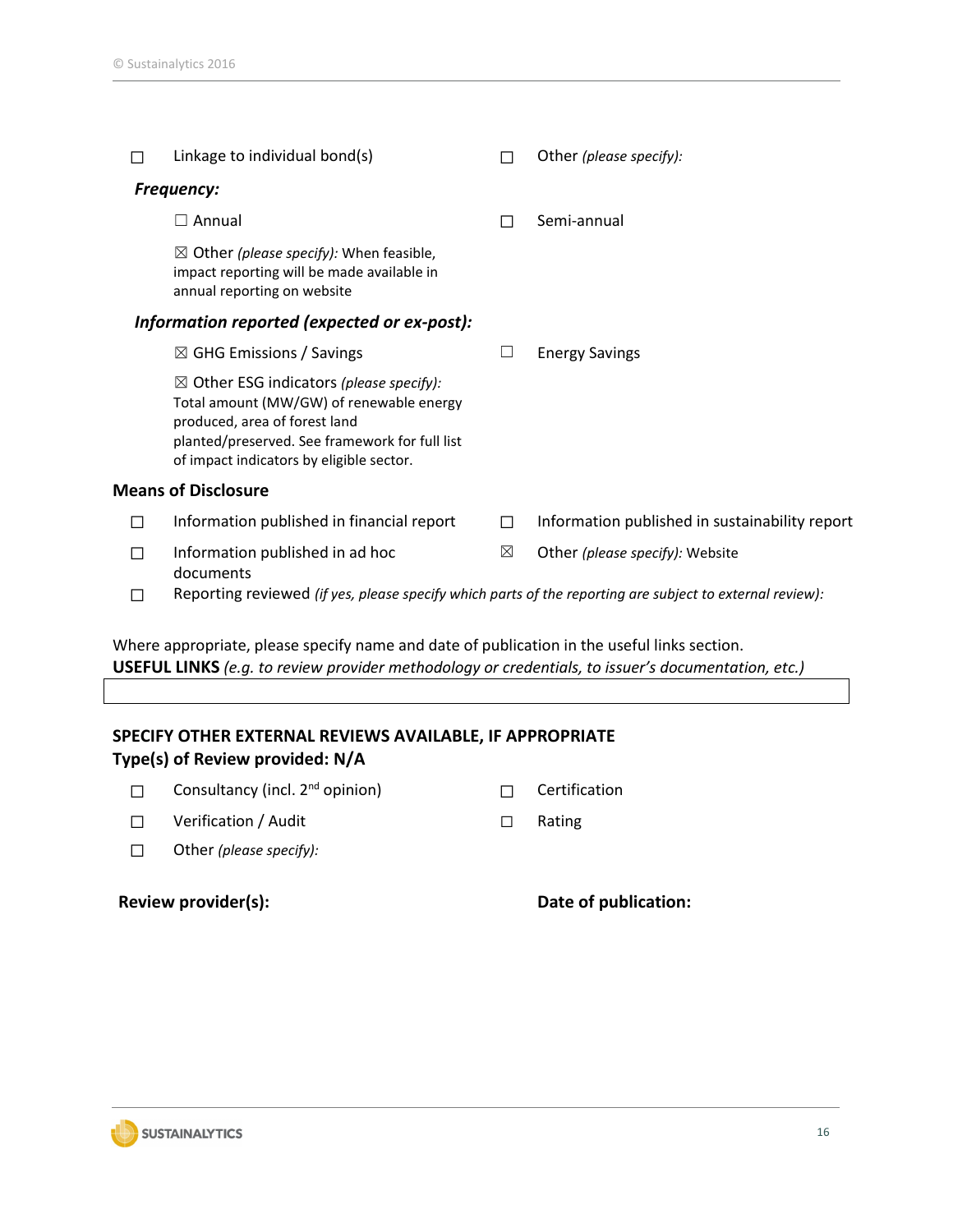#### **ABOUT ROLE(S) OF REVIEW PROVIDERS AS DEFINED BY THE GBP**

- (i) Consultant Review: An issuer can seek advice from consultants and/or institutions with recognized expertise in environmental sustainability or other aspects of the issuance of a Green Bond, such as the establishment/review of an issuer's Green Bond framework. "Second opinions" may fall into this category.
- (ii) Verification: An issuer can have its Green Bond, associated Green Bond framework, or underlying assets independently verified by qualified parties, such as auditors. In contrast to certification, verification may focus on alignment with internal standards or claims made by the issuer. Evaluation of the environmentally sustainable features of underlying assets may be termed verification and may reference external criteria.
- (iii) Certification: An issuer can have its Green Bond or associated Green Bond framework or Use of Proceeds certified against an external green assessment standard. An assessment standard defines criteria, and alignment with such criteria is tested by qualified third parties / certifiers.
- (iv) Rating: An issuer can have its Green Bond or associated Green Bond framework rated by qualified third parties, such as specialised research providers or rating agencies. Green Bond ratings are separate from an issuer's ESG rating as they typically apply to individual securities or Green Bond frameworks / programmes.

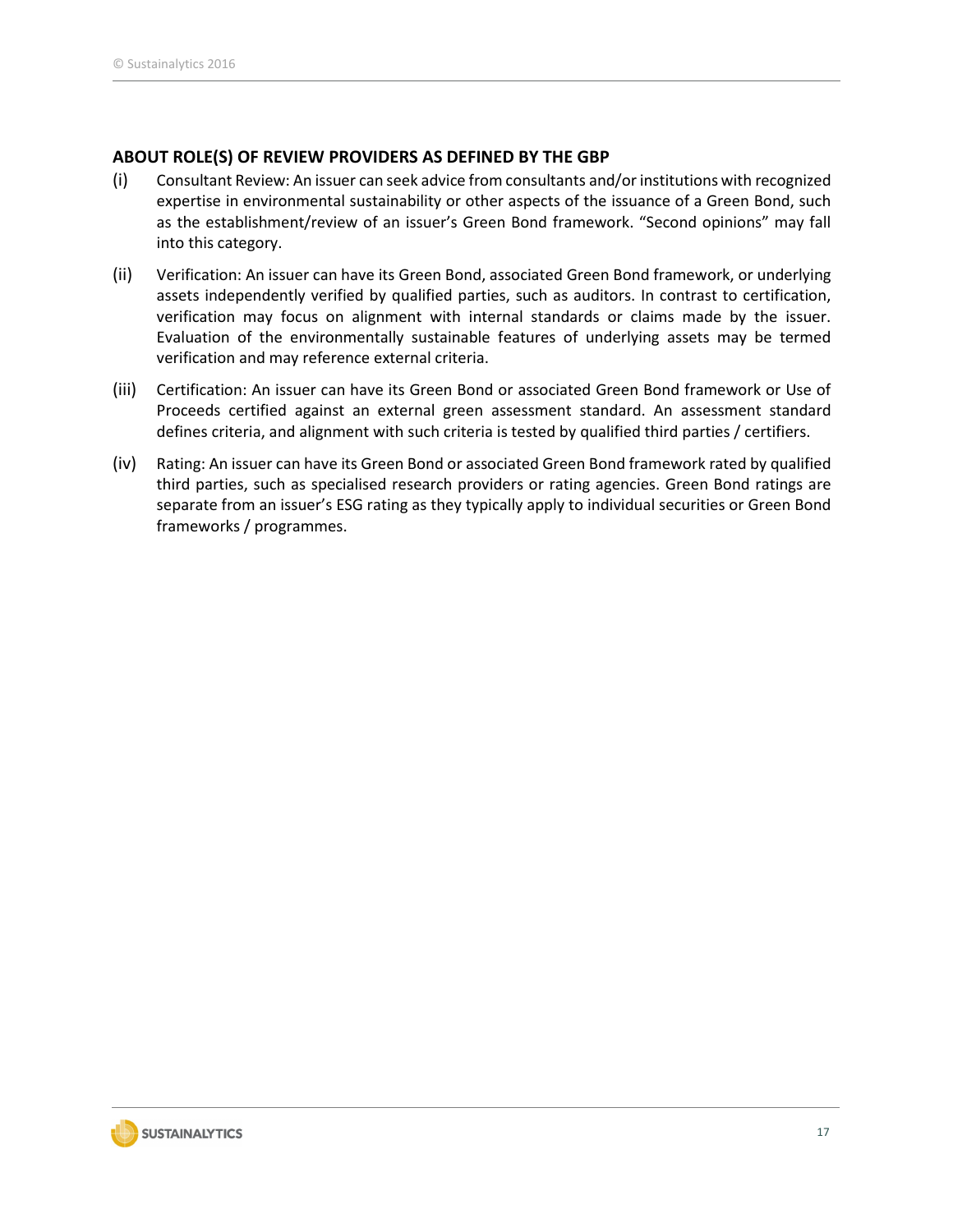#### *DISCLAIMER*

*All rights reserved. No part of this second party opinion (the "Opinion") may be reproduced, transmitted or published in any form or by any means without the prior written permission of Sustainalytics.* 

*The Opinion was drawn up with the aim to explain why the analyzed bond is considered sustainable and responsible. Consequently, this Opinion is for information purposes only and Sustainalytics will not accept any form of liability for the substance of the opinion and/or any liability for damage arising from the use of this Opinion and/or the information provided in it.*

*As the Opinion is based on information made available by the client, Sustainalytics does not warrant that the information presented in this Opinion is complete, accurate or up to date.*

*Nothing contained in this Opinion shall be construed as to make a representation or warranty, express or implied, regarding the advisability to invest in or include companies in investable universes and/or portfolios. Furthermore, this Opinion shall in no event be interpreted and construed as an assessment of the economic performance and credit worthiness of the bond, nor to have focused on the effective allocation of the funds' use of proceeds.*

*The client is fully responsible for certifying and ensuring its commitments` compliance, implementation and monitoring.*